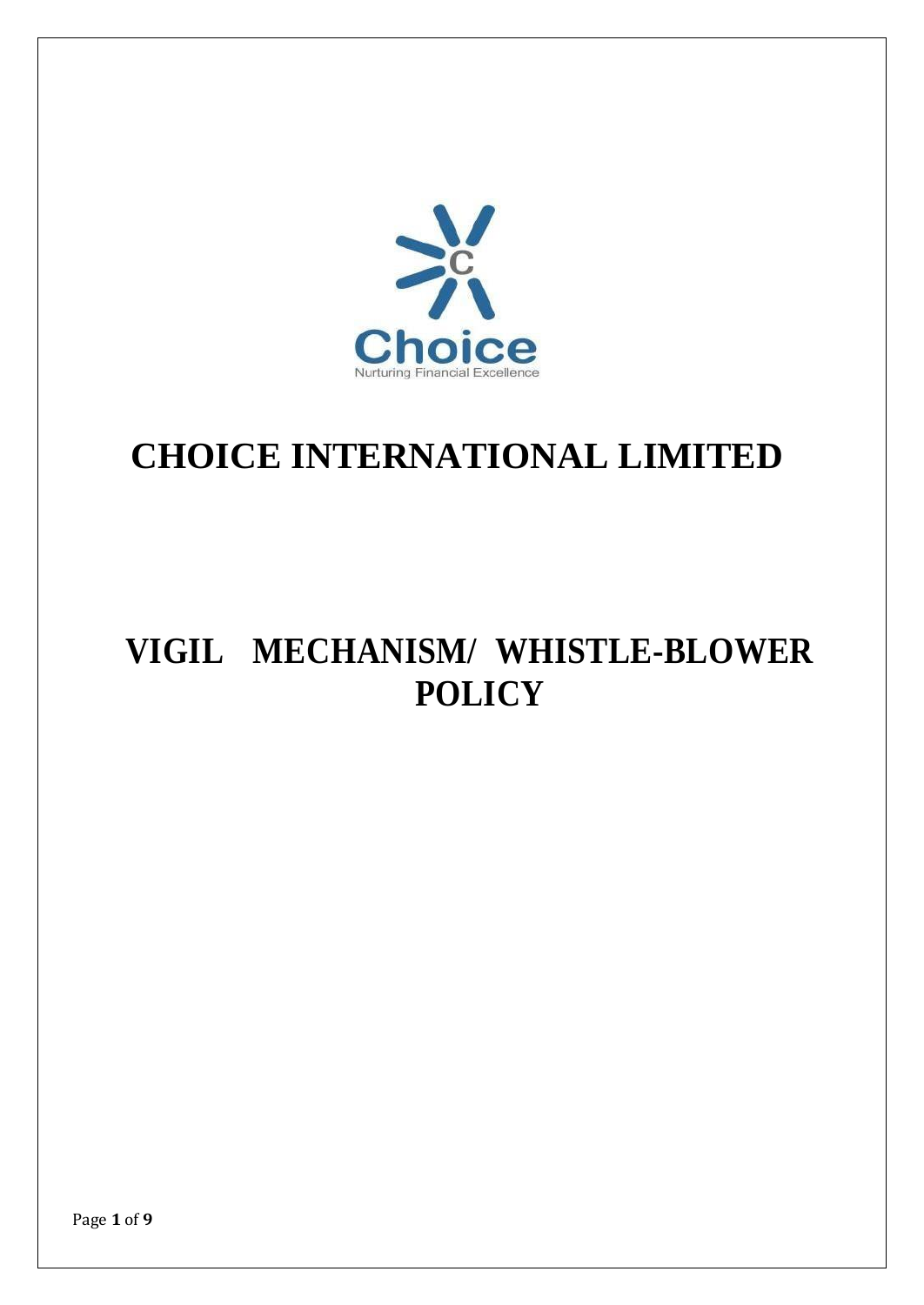

### **CHOICE INTERNATIONAL LIMITED Vigil Mechanism / Whistle - Blower Policy**

**Choice International Limited (The "Company")** believes in the conduct of the affairs in fair and transparent manner by adopting highest standards of professionalism, honesty, integrity and ethical behaviour. The company is committed to developing a culture where it is safe for all employees to raise concerns about any poor or unacceptable practice and any event of misconduct or violation of law in force.

#### **I. PREFACE**

- $\triangleright$  The Company has a code of conduct for the Board of Directors and Senior Executives of the Company.
- $\geq$  Section 177 of the Companies Act, 2013 read with Companies (Meetings of Board and its Powers) Rules, 2014 requires every listed company and such class or classes of companies, as may be prescribed to establish a vigil mechanism for the directors and employees to report to the management their genuine concerns, including instances of unethical behaviour, actual or suspected fraud or violation of the law and also provide for direct access to the Chairman of the Audit Committee in exceptional cases.
- Regulation 22 of SEBI (Listing Obligations and Disclosure Requirements) Regulations, 2015 has mandated forall Listed Companies to establish a vigil mechanism for directors and employees to report concerns about unethical behaviour, actual or suspected fraud or violation of the company s code of conduct or ethics policy.
- $\triangleright$  Accordingly, the Whistle Blower Policy ("the Policy") has been formulated and noted by the Board of Directors of the Company in its Board meeting held on **August 14, 2016** with a view to provide a mechanism for the Directors / Employees of the Company to approach the designated persons /Chairman of the Audit Committee of the Company to, inter alia, report to the management instances of unethical behaviour, actual or suspected, fraud or violation of the Company's code of conduct or policy without fear of punishment or unfair treatment.

#### **II. PREAMBLE**

This policy is formulated to provide an opportunity to employees and an avenue to raise concerns and to access in good faith the Audit Committee, to the highest possible standards of ethical, moral and legal business conduct and its commitment to open communication, in case they observe unethical and improper practices or any other wrongful conduct in the Company,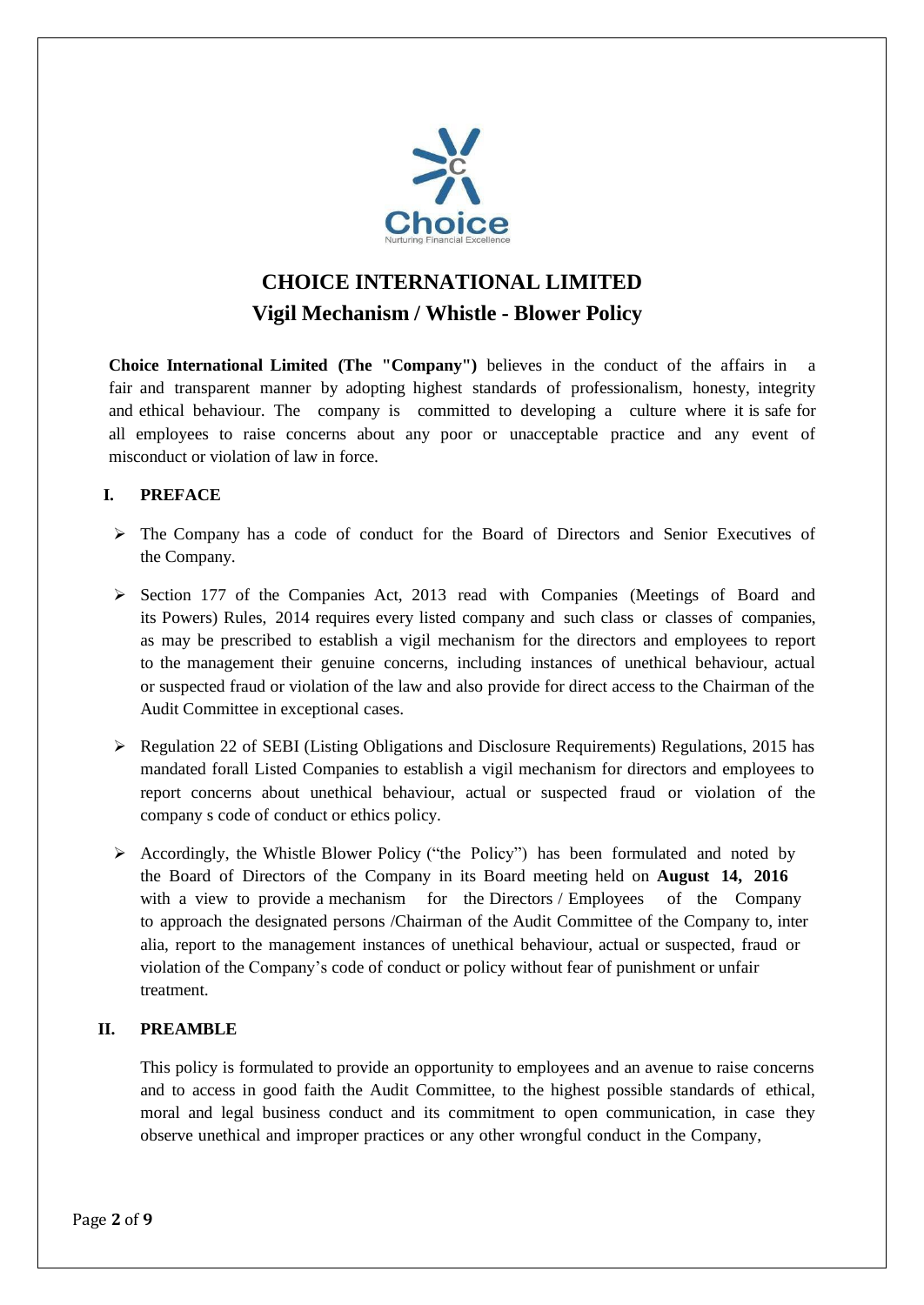to provide necessary safeguards for protection of employees from reprisals or victimization and to prohibit managerial personnel from taking any adverse personnel action against those employees.

#### **III. SCOPE**

This policy is an extension of the Company's Code of Conduct. This policy applies to all Directors and Employees of the Company. The Whistle Blower's role is that of a reporting party with reliable information.

#### **IV. MAIN FEATURES OF THE POLICY**

The whistle blowing policy is intended to cover serious concerns that could have a large/material impact on the Company such as:

- (i) suspected action,
- (ii) incorrect financial reporting ,
- (iii) actions which are not in line with the Company's policy,
- (iv) unlawful actions,
- (v) fraud and
- (vi) any other actions which are not legal and will have an impact on the performance and image of the Company.

No adverse action shall be taken or recommended against an employee in retaliation to his disclosure in good faith of any unethical and improper practices or alleged wrongful conduct. This policy protects such employees from unfair termination and unfair prejudicial employment practices. However, this policy does not protect an employee from an adverseaction which occurs independent of his disclosure of unethical and improper practice or alleged wrongful conduct, poor job performance, any other disciplinary action, etc. unrelated to a disclosure made pursuant to this policy.

#### **V. DEFINITIONS**

#### **1. Adverse Personnel Action**

An employment-related act or decision or a failure to take appropriate action by managerial personnel which may affect the employee's employment, including but not limited to compensation, increment, promotion, job location, job profile, immunities, leaves and training or other privileges.

#### **2. Alleged Wrongful Conduct**

Alleged Wrongful Conduct shall mean violation of law, infringement of Company's Code of Conduct or ethic policies, mismanagement, misappropriation of monies, actual or suspected fraud, substantial and specific danger to public health and safety or abuse of authority.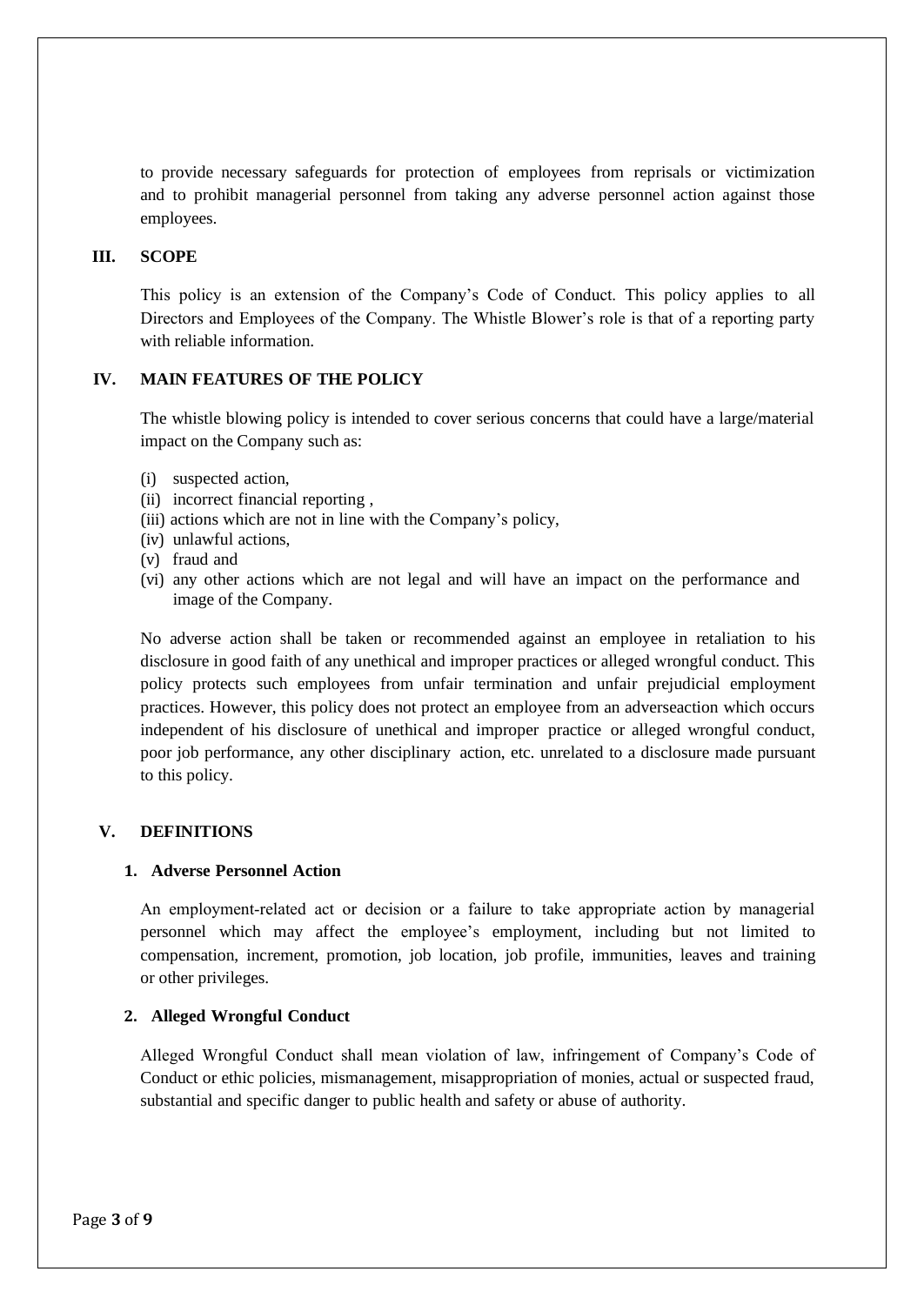#### **3. Audit Committee**

Audit Committee shall mean a Committee of Board of Directors of the Company, constituted in accordance with provisions of section 177 of Companies Act, 2013 read with Regulation 18 of SEBI (Listing Obligations and Disclosure Requirements) Regulations, 2015.

#### **4. Company**

Company means, "The Choice International Limited."

#### **5. Compliance Officer**

Compliance Officer means, "Company Secretary" of the Company.

#### **6. Good Faith**

An employee shall be deemed to be communicating in 'good faith', if there is a reasonable basis for communication of unethical and improper practices or any other alleged wrongful conduct. Good Faith shall be deemed lacking when the employee does not have personal knowledge of a factual basis for the communication or where the employee knew or reasonably should have known that the communication about the unethical and improper practices or alleged wrongful conduct is malicious, false or frivolous.

#### **7. Managerial Personnel**

Managerial Personnel shall include Director, all Executives at the level of Manager and above, who has authority to make or materially influence significant personnel decisions.

#### **8. Policy or This Policy**

Policy or This Policy means "Whistle Blower Policy." "Choice Whistle Blower Policy"

#### **9. Unethical and Improper Practices**

Unethical and improper practices shall mean –

**a)** An act which does not conform to approved standard of social and professional behaviour;

- **b)** An act which leads to unethical business practices;
- **c)** Improper or unethical conduct;
- **d)** Breach of etiquette or morally offensive behaviour,
- **e)** May lead to incorrect financial reporting;
- **f)** Are not in line with applicable company policy;
- **g)** Are unlawful etc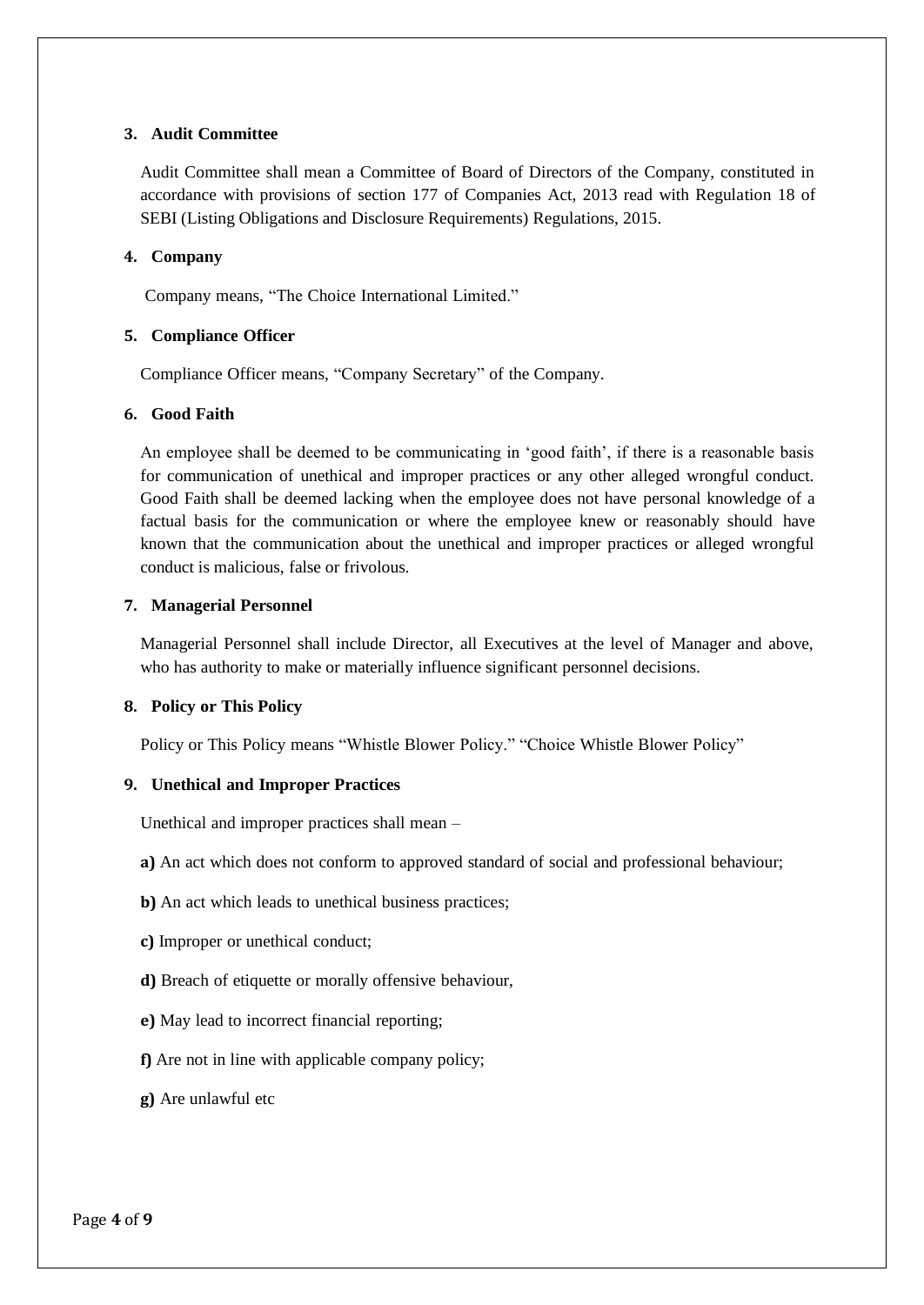#### **10. Whistle Blower / Complainant**

An employee of the Company who discloses in good faith any unethical & improper practices or alleged wrongful conduct to the Head of Department or in case it involves Managerial Personnel to the Managing Director and in exceptional cases to the Audit Committee in writing. The Whistle Blower's role is as a reporting party, he/she is not an investigator. Although the Whistle Blower is not expected to prove the truth of an allegation, he needs to demonstrate to the Audit Committee, that there are sufficient grounds for concern.

#### **VI. INTERPRETATION**

Terms that have not been defined in this Policy shall have the same meaning assigned to them in the Companies Act, 2013 and/or SEBI Act and/or any other SEBI Regulation(s) as amended from time to time.

#### **VII. GUIDELINES**

#### **1. Internal Policy & Protection under Policy**

This Policy is an internal policy on disclosure by employees of any unethical and improper practices or wrongful conduct and access to the Head of Department or in case it involves Senior Managerial Personnel access to the Managing Director and in exceptional cases access to Audit Committee of Directors constituted by the Board. This Policy prohibits the Company to take any adverse personnel action against its employees for disclosing in good faith any unethical & improper practices or alleged wrongful conduct to the Head of Department or to the Managing Director or to the Audit Committee. Any employee against whom any adverse Choice Whistle Blower Policy personnel action has been taken due to his disclosure of information under this policy may approach the Audit Committee.

#### **2. Safeguards**

#### **Harassment or Victimization:**

Harassment or victimization of the complainant will not be tolerated and could constitute sufficient grounds for dismissal of the concerned employee.

#### **Confidentiality:**

Confidentiality of whistle blower shall be maintained to the greatest extent possible. Every effort will be made to protect the whistle blower's identity, subject to legal constraints.

#### **Anonymous Allegations:**

Complainants must put their names to allegations as follow‐up questions and investigation may not be possible unless the source of the information is identified. Concerns expressed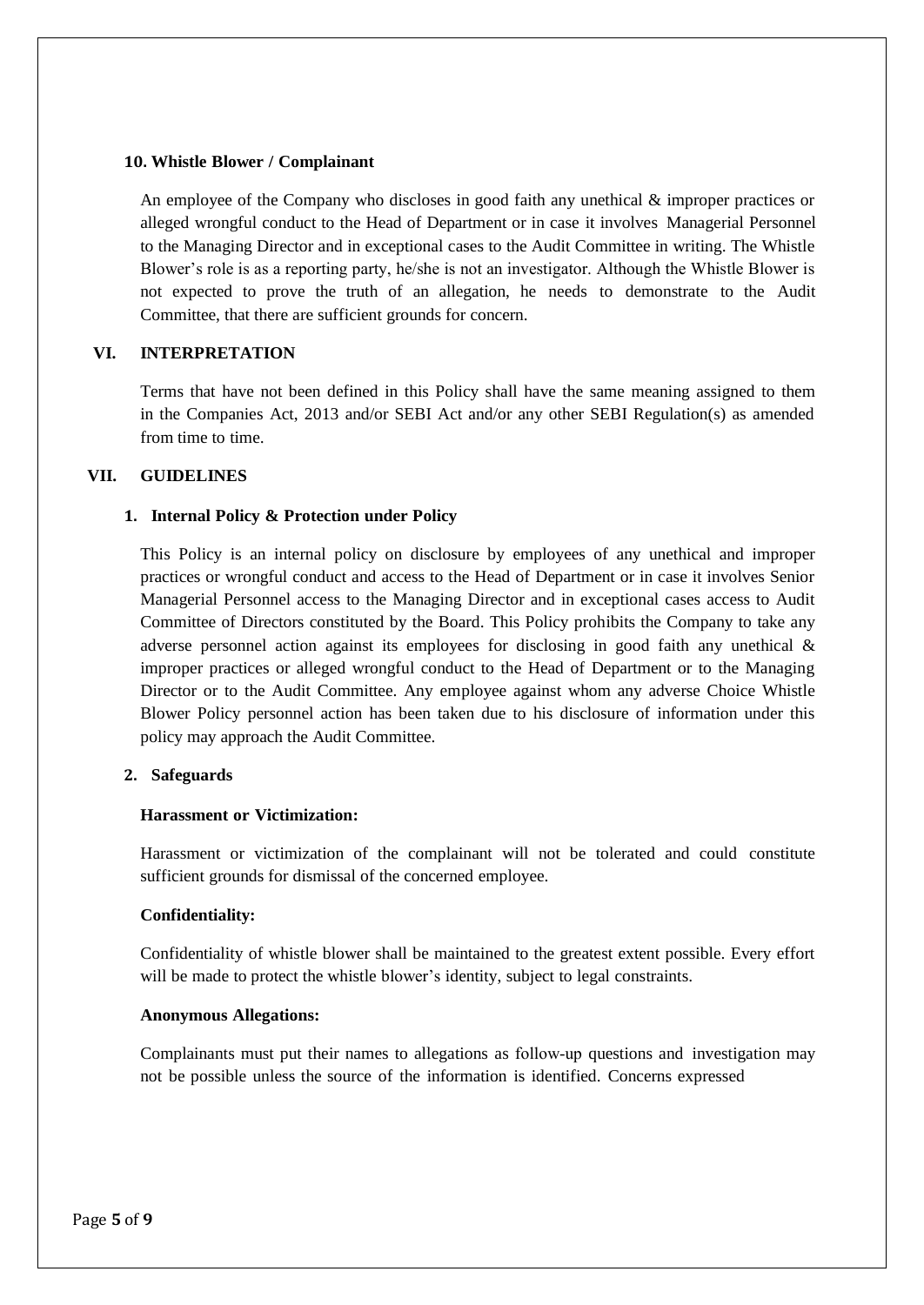anonymously shall not be usually investigated but subject to the seriousness of the issue raised the Audit Committee can initiate an investigation independently.

#### **Malicious Allegations:**

Malicious allegations by employees may result in disciplinary action.

#### **3. False Allegation & Legitimate Employment Action**

An employee who knowingly makes false allegations of unethical & improper practices or alleged wrongful conduct to the Audit Committee shall be subject to disciplinary action, up to and including termination of employment, in accordance with Company rules, policies and procedures. Further, this policy may not be used as a defense by an employee against whom an adverse personnel action has been taken independent of any disclosure of information by him and for legitimate reasons or cause under Company rules and policies.

#### **4. Disclosure**

An employee who observes or notices any unethical  $\&$  improper practices or alleged wrongful conduct in the Company may report the same to the Head of Department or in case it involves Managerial Personnel to the Managing Director and in exceptional cases to Audit Committee.

#### **5. Accountabilities – Employees**

- a. Bring to early attention of the company any improper practice they become aware of. Although they are not required to provide proof, they must have sufficient cause for concern.
- b. Avoid anonymity when raising a concern.
- c. Co‐operate with investigating authorities, maintaining full confidentiality.
- d. The intent of the policy is to bring genuine and serious issues to the fore and it is not intended for petty complaints. Malicious allegations by employees may attract disciplinary action.
- e. A complainant has the right to protection from retaliation. But this does not extend to immunity for complicity in the matters that are the subject of the allegations and investigation.
- f. In exceptional cases, where the complainant is not satisfied with the outcome of the investigation carried out by the Ombudsperson, she/he can make a direct appeal to the Chairman of the Audit Committee.

#### **6. Accountabilities – Head of Department/ Managing Director/ Audit Committee**

- a. Conduct the enquiry in a fair, unbiased manner.
- b. Ensure complete fact‐finding.
- c. Maintain strict confidentiality.
- d. Decide on the outcome of the investigation, whether an improper practice has been committed and if so by whom.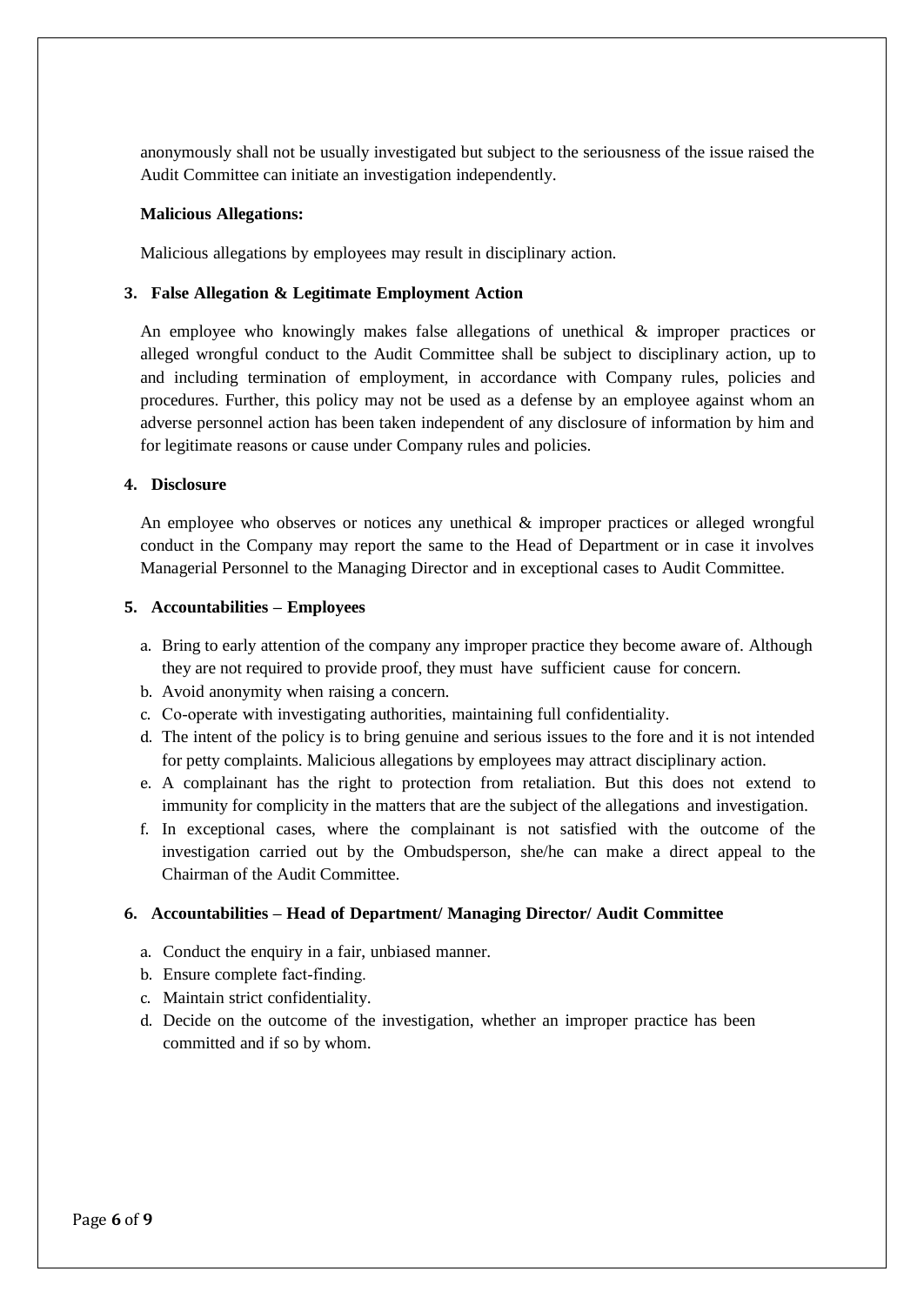- e. Recommend an appropriate course of action ‐ suggested disciplinary action, including dismissal, and preventive measures.
- f. Minute Committee deliberations and document the final report.

#### **VIII. PROCEDURES**

The whistle blowing procedure is intended to be used for serious and sensitive issues. Serious concerns relating to financial reporting, unethical & improper practices or alleged wrongful conduct shall make a disclosure to the Head of Department or in case it involves Managerial Personnel to the Managing Director and in exceptional cases to the Audit Committee as soon as possible but not later than 45 consecutive calendar days after becoming aware of the same. The Departmental Head shall immediately forward Whistle Blower Report to the Managing Director of the Company. The Managing Director may inquire in respect of the Choice Whistle Blower Policy Report and after preliminary inquiry, if required, shall report the same to the Audit Committee.

Audit Committee shall appropriately and expeditiously investigate all whistle blower reports received. In this regard, Audit Committee, if the circumstances so suggest, may appoint a senior executive or a committee of managerial personnel to investigate into the matter and prescribe the scope and time limit therefore.

Audit Committee shall have right to outline detailed procedure for an investigation. Where the Audit Committee has designated a senior executive or a committee of managerial personnel for investigation, they shall mandatorily adhere to scope and procedure outlined by Audit Committee for investigation.

The Audit Committee or officer or committee of managerial personnel, as the case may be, shall have right to call for any information/document and examination of any employee of the Company or other person(s), as they may deem appropriate for the purpose of conducting investigation under this policy.

A report shall be prepared after completion of investigation and the Audit Committee shall consider the same. After considering the report, the Audit Committee shall determine the cause of alleged Adverse Personnel action and may order for appropriate course of action, which may inter‐alia, include:

- a. Order for an injunction to restrain continuous violation of this policy;
- b. Reinstatement of the employee to the same position or to an equivalent position;
- c. Order for compensation for lost wages, remuneration or any other benefits, etc.
- d. Disciplinary action, including dismissal, if applicable, as well as preventive measures for the future.

Subject to legal constraints, she/he will receive information about the outcome of any investigations. All discussions would be minuted and the final report prepared. The decision of Audit Committee shall be final and binding. If and when the Audit Committee is satisfied that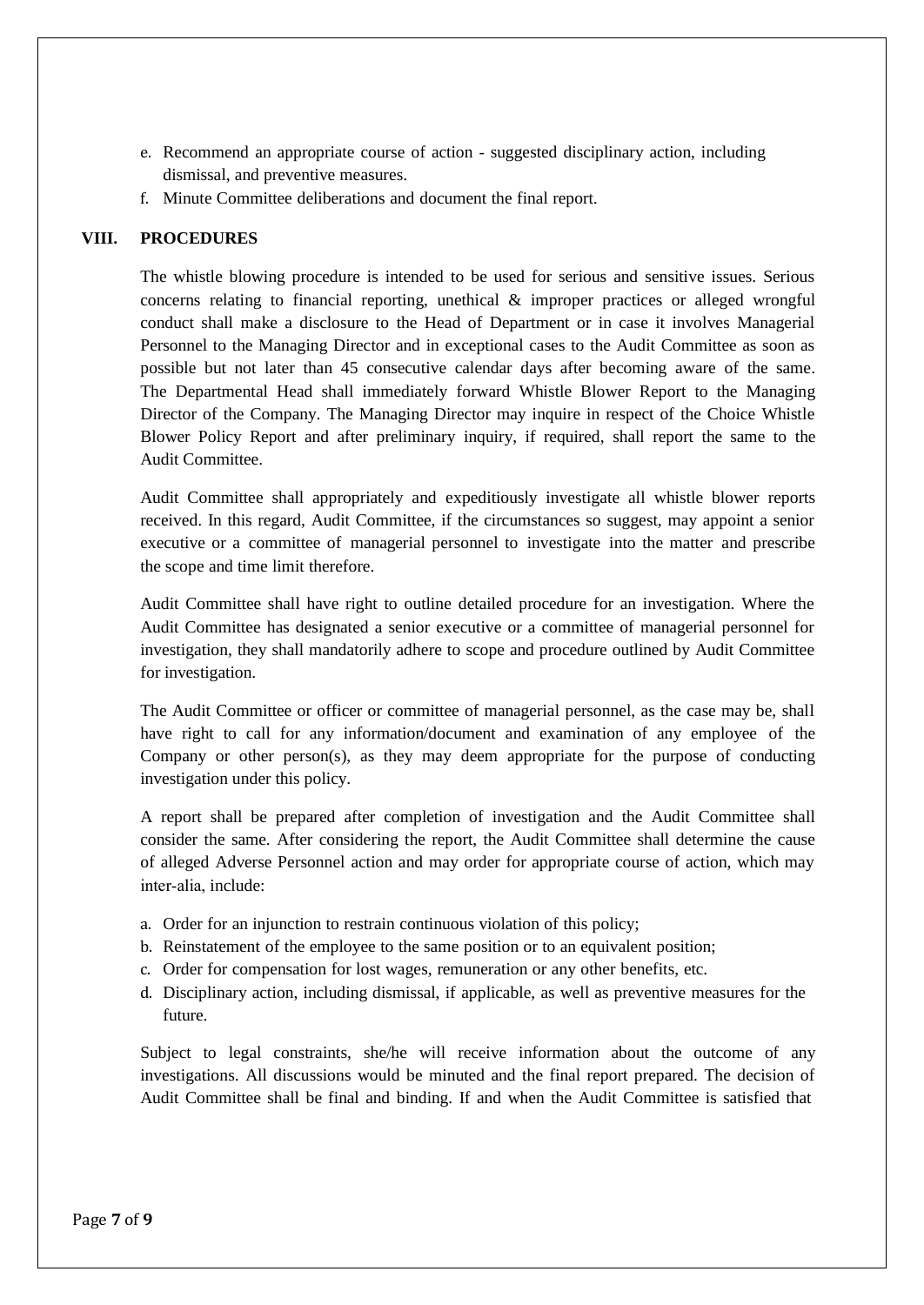the alleged unethical  $\&$  improper practice or wrongful conduct existed or is in existence, then the Audit Committee may –

- a. recommend to Board to reprimand, take disciplinary action, impose penalty / punishment order recovery when any alleged unethical & improper practice or wrongful conduct of any employee is proved.
- b. recommend termination or suspension of any contract or arrangement or transaction vitiated by such unethical & improper practice or wrongful conduct.

#### **IX. ACCESS TO CHAIRMAN OF THE AUDIT COMMITTEE**

The Whistle Blower shall have right to access Chairman of the Audit Committee directly in exceptional cases and the Chairman of the Audit Committee is authorized to prescribe suitable directions in this regard.

#### **X. SECRECY AND CONFIDENTIALITY**

The complainant, Vigilance and Ethics Officer, Members of Audit Committee, the Subject and everybody involved in the process shall:

- $\triangleright$  Maintain confidentiality of all matters under this Policy
- $\triangleright$  Discuss only to the extent or with those persons as required under this policy for completing the process of investigations.
- $\triangleright$  Protected Disclosures and any resulting investigations, reports or resulting actions will generally not be disclosed to the public except as required by any legal requirements or regulations or by any corporate policy in place at that time.

#### **XI. NOTIFICATION**

All departmental heads are required to notify & communicate the existence and contents of this policy to the employees of their department. Every departmental head shall submit a certificate duly signed by him to the Compliance Officer that this policy was notified to each employees of his department. The new employees shall be informed about the policy by the Personnel department and statement in this regard should be periodically submitted to the Compliance Officer. This policy as amended from time to time shall be made available at the website of the Company.

#### **XII. RETENTION OF DOCUMENTS**

All Protected disclosures in writing or documented along with the results of Investigation relating thereto, shall be retained by the Company for a period of at least 7 (seven) years or such other period as specified by any other law in force, whichever is more.